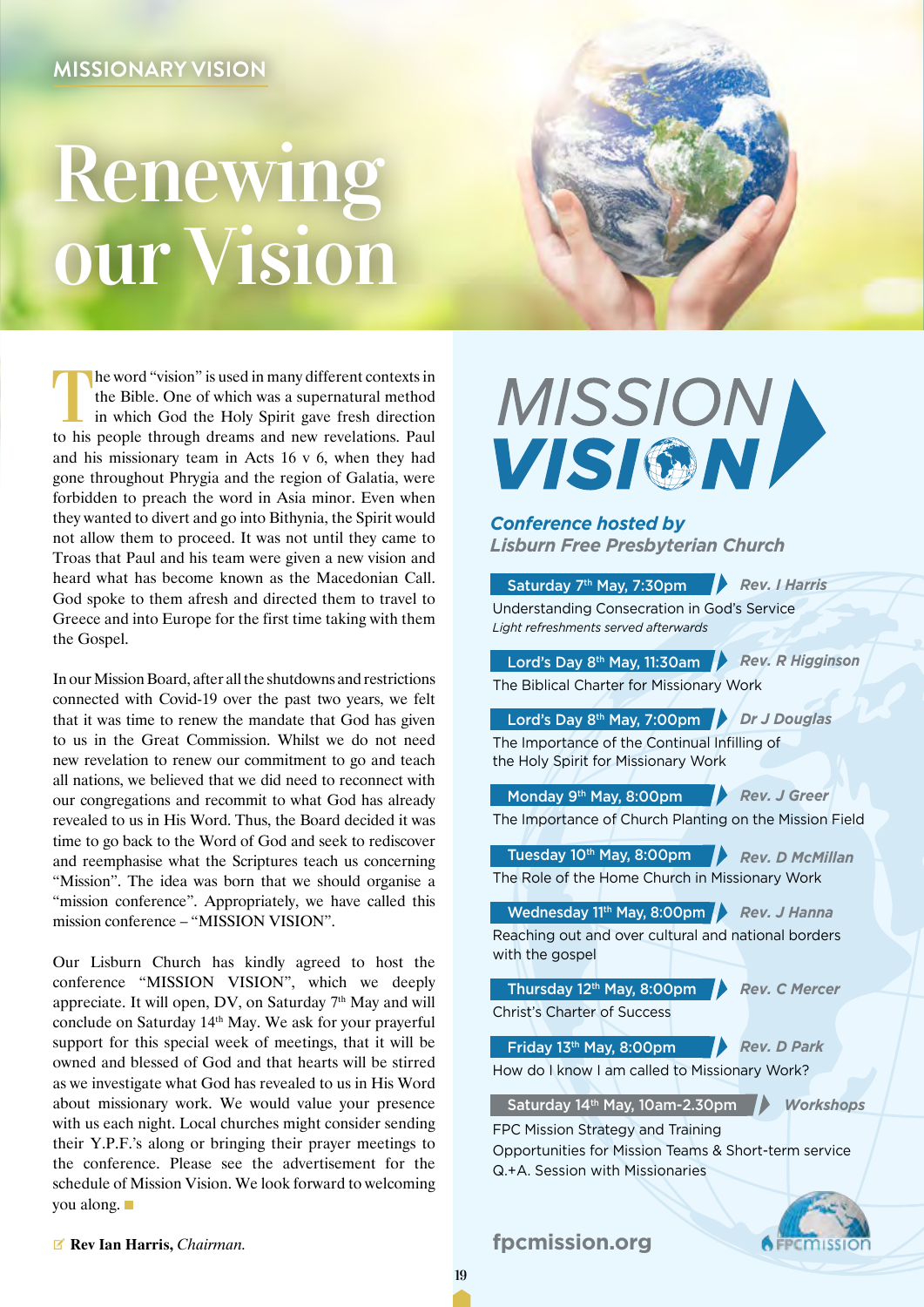## **New** Church Building in Nepal

Septie the restrictions of<br>Covid-19, the church in Nepal<br>marches forward. The pastors<br>are able to go out again and preach Covid-19, the church in Nepal marches forward. The pastors are able to go out again and preach the Gospel to the unreached in remote villages. Recently, in one of these villages, the Lord was pleased to bless the preaching of Christ, and souls were gloriously saved. Rev. Paul Thapa reported: 'God has opened up the door to start a new church in the remote village of the country. There were eight people converted through the preaching of the Gospel by one of our ministers. There are many other families in the village. Pray that the entire villagers may come to know Christ as their Saviour.'

In the background of the Omicron variant spreading rapidly, the testimony of Rev. Thapa is most encouraging: 'It is a time of hardship, but the Lord never stops His working. Please pray for these new babies in the Lord. One of our pastors is looking after them even though they are not so close; he has to make a trip of six hours walking. But the Lord is gracious and enabling An appeal was made for funding to assist in the building of a new church in this village area. The Mission Board responded, and it wasn't long before construction was underway. Pray that the new converts will continue steadfastly in the faith, and that many others will be added to the Church.

> V **Alastair Hamilton,** *Mission Board Treasurer.*

### Fosters Thanks to the



We thank you for your ongoing prayerful and practical support for Andrew, Hannah and Rachel Foster as they have laboured for the Lord in Uganda. It is therefore with great sadness that we report that, after prayerful consideration, Andrew has resigned his position with the Mission Board, as he now feels the Lord is calling them home. As a Mission Board, we express our thanks and deep appreciation to Andrew and Hannah for their service in Uganda over the past four and a half years. During that time, Andrew has worked diligently and skilfully to improve and expand the facilities at Emmanuel Christian School, and Hannah has assisted in the development and management of our Orphans and Vulnerable Children's programme.

We would ask you to pray for Andrew, Hannah and little Rachel at this time, especially that the Lord would lead them for the future. The Mission Board wishes the Fosters God's richest blessing for the days ahead.

V **Rev Ian Harris** *Chairman of the Mission Board*

him to serve Him, so that the Gospel

should be spread.'

V **Rev David McMillan** *Chairman of the Ugandan Subcommittee*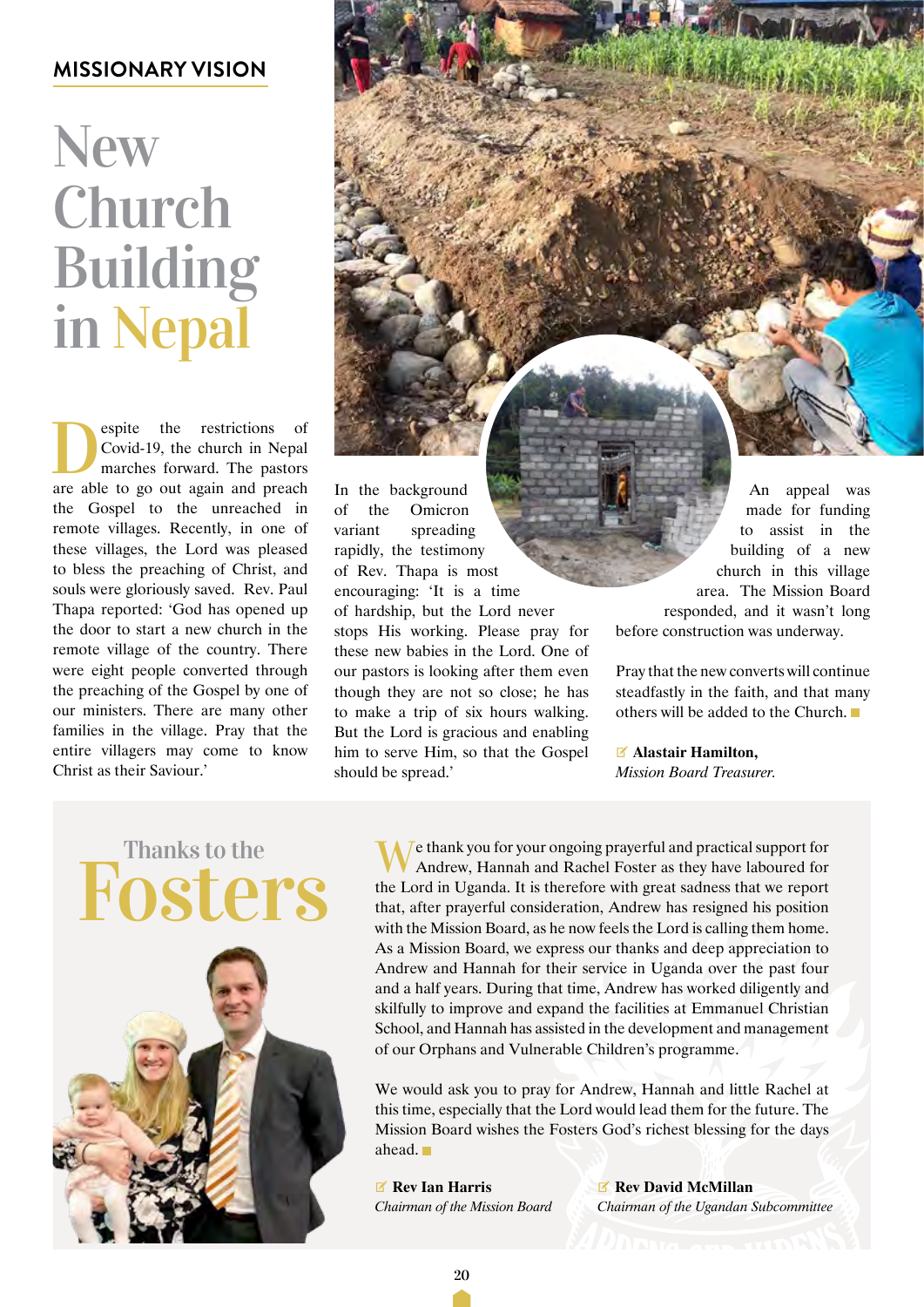## Mains Electric Project at Emmanuel





very important project that the Mission Board has been working on for almost three years has been the installation of mains electric at the Emmanuel Mission Station, Uganda. They have relied up until now on solar power and a small generator.

The project has included the complete rewiring of the Mission Station to make it suitable for mains electric, and the manufacturing of an electrical switchboard in Northern Ireland, which was shipped to Uganda over the summer of 2021. The completion of this project has been greatly hindered by the restrictions of the Coronavirus pandemic. The electrical team first visited Emmanuel in February 2020 for the initial phase of the work. But it was only in March of 2022 that they were able to return to Uganda again to complete the project.

Kyle Wenlock very willingly took up the challenge of this massive job, and using all his contacts and experience, he put the team together and organised all the work. He was ably assisted by Richard Foster. The other members of the team were: Luke Dobbin, Paul Lennox, Timothy Monteith, Joel Patterson and Samuel Snodgrass. Elaine Wenlock was also a vital member of team providing hospitality for the workers.

To have the mains electric at Emmanuel has made a very significant difference to the lives of our Missionaries, and all that goes on at the Mission Station.

The Mission Board wishes to express its deepest thanks to all the members of the electrical team for devoting so much of their time and their talents to this vital project. Their 'labour of love' has helped the Lord's work at Emmanuel to take a very significant step forward. The Board also wants to thank all who have given so generously to support this project financially.

## New Vehicle. **Same** Endeavour.



live and I returned to Northern Ireland from Cork in 2009 primarily to use the "bus" which Dr Paisley had obtained for evangelistic work. The Mission Board later replaced it with a smaller and more suitable camper van. We had two MOT extensions because of Covid-19 which gave us an extra year on the road, but after 11 years of constant use, the day to retire the bus (as we still call it) has come.

> This bus was used in various parts of the country. It became a regular feature just outside the gates of Knock RC Shrine where it hosted a booklet display and a base from which

to reach the many pilgrims. More than one RC priest either sat in the bus or engaged us at its side door. We gave away plenty of gospel literature, CDs etc. Emptying the pockets of the bus showed how sometimes we got holy medals, relics and other trinkets in return. However, "an idol is nothing", while the Gospel booklet may yet prove to be the power of God unto salvation.

I am grateful to the Mission Board for replacing the older bus with a low mileage 2015 Ford Tourne. A new vehicle, but still the same gospel endeavour. Pray for us.

V **Colin Maxwell,** *Home Missionary.*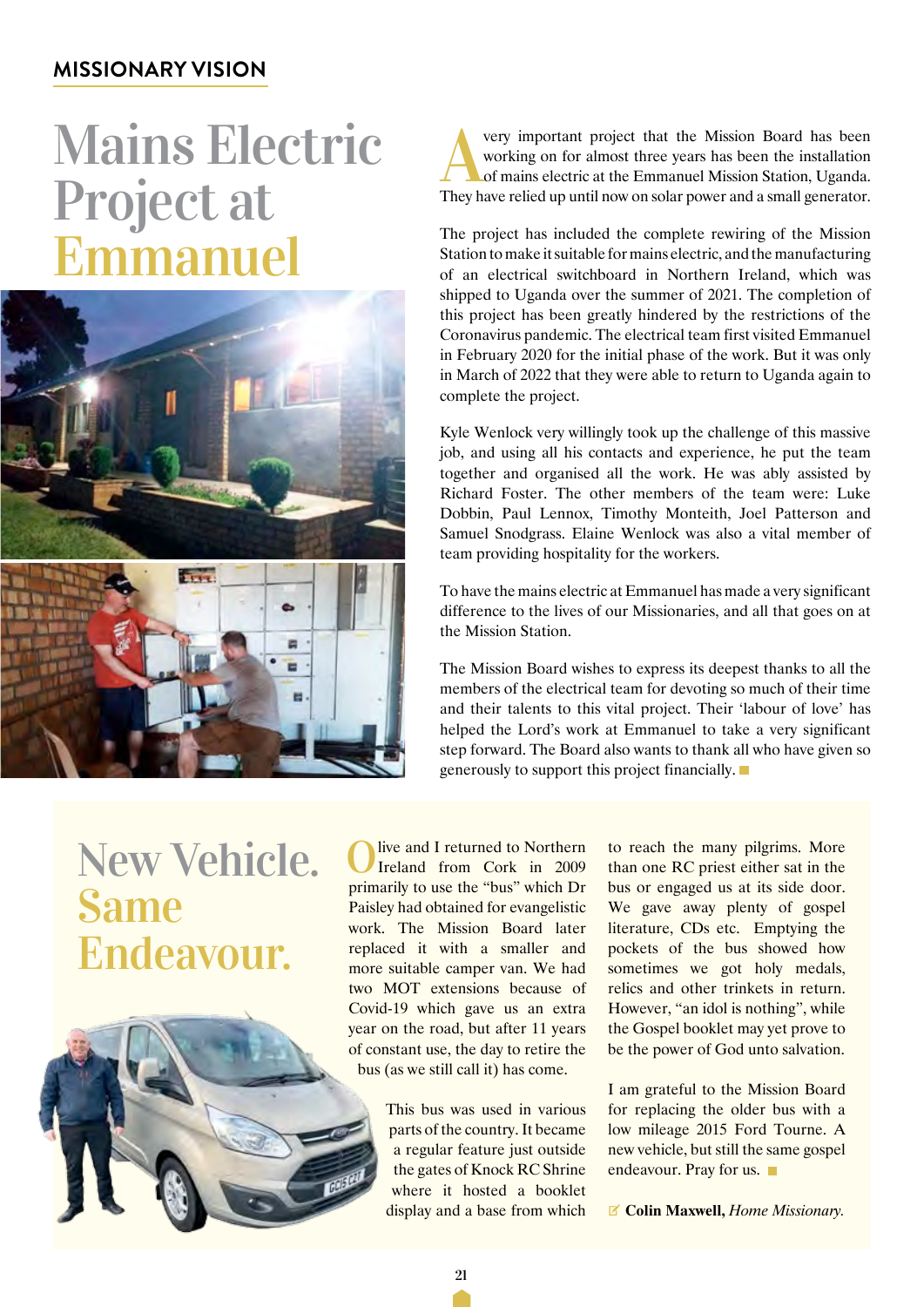# S a see have witnessed the awful scenes in Ukraine over the past weeks, we are again overwhelmed

A s we have witnessed the awful scenes in Ukraine over the past weeks, we are again overwhelmed by the generosity of God's people in providing aid support to those in great distress and need. **Gifts continue to arrive with the Mission Board, and we have distributed these to our three partner agencies who have direct access on the ground, in Ukraine and the neighbouring countries.**



#### **Working in Partnership**







ania

They have also been working with the families of believers there on a plan to bring Ukrainian refugees to Northern Ireland.



**Circle:** A blind woman rescued by Pastor Pavel and his team from bombed Kharkov, she is now safe in the house of hope.

**Far left:** The House of hope, many have been rescued.

**Left:** The church supplying milk for families.

## Faith In Action **Missions**